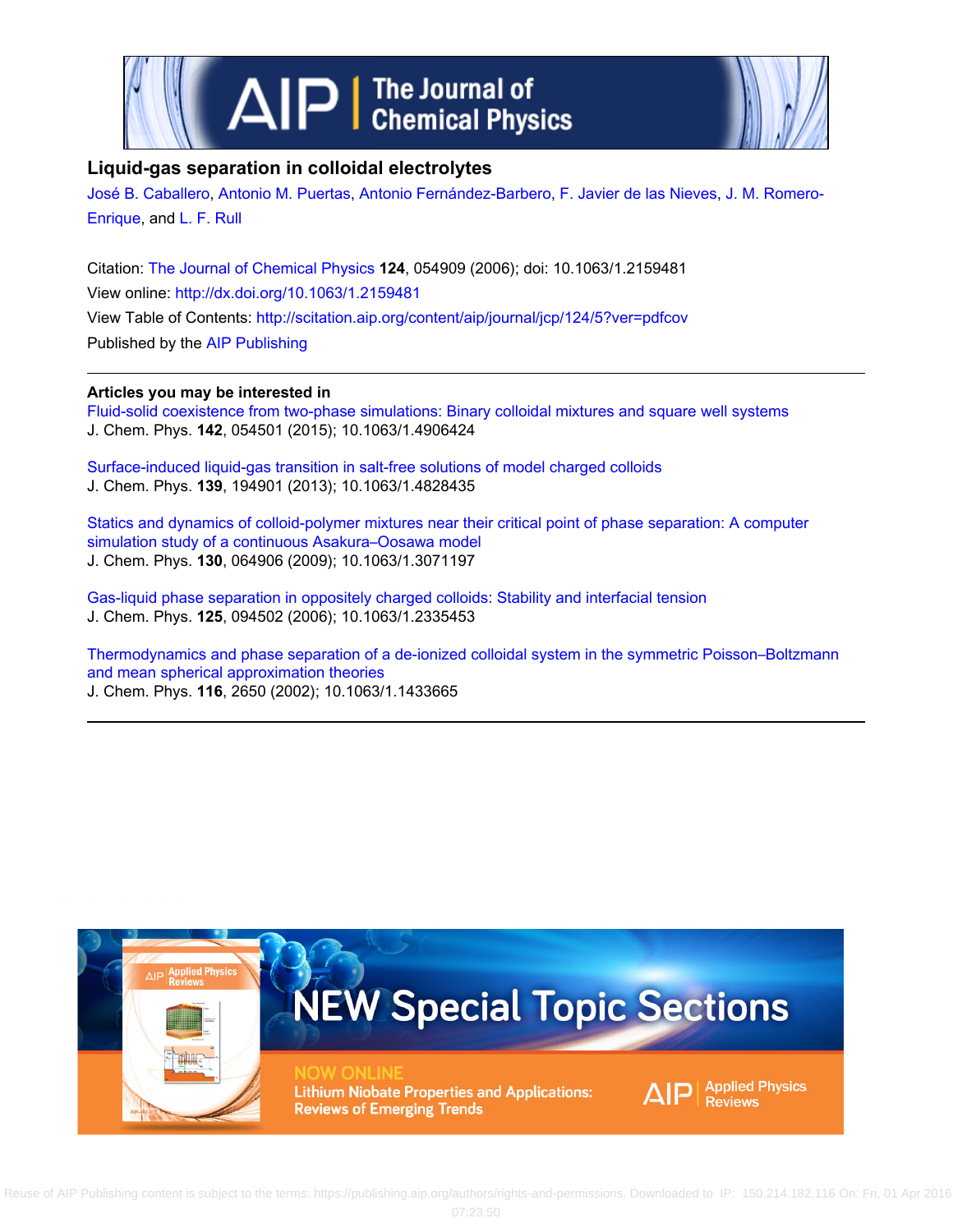# **[Liquid-gas separation in colloidal electrolytes](http://dx.doi.org/10.1063/1.2159481)**

José B. Caballero, Antonio M. Puertas,<sup>a)</sup> Antonio Fernández-Barbero, and F. Javier de las Nieves *Group of Complex Fluids Physics, Department of Applied Physics, University of Almeria, 04120 Almeria, Spain*

J. M. Romero-Enrique and L. F. Rull

*Departamento de Fisica Atomica, Molecular y Nuclear, Area de Fisica Teorica, Universidad de Sevilla, Aptdo. 1065, 41080 Sevilla, Spain*

(Received 28 July 2005; accepted 30 November 2005; published online 7 February 2006)

The liquid-gas transition of an electroneutral mixture of oppositely charged colloids, studied by Monte Carlo simulations, is found in the low-temperature–low-density region. The critical temperature shows a nonmonotonous behavior as a function of the interaction range,  $\kappa^{-1}$ , with a maximum at  $\kappa \sigma \approx 10$ , implying an island of coexistence in the  $\kappa$ - $\rho$  plane. The system is arranged in such a way that each particle is surrounded by shells of particles with alternating charge. In contrast with the electrolyte primitive model, both neutral and charged clusters are obtained in the vapor phase. © 2006 American Institute of Physics. [DOI: [10.1063/1.2159481](http://dx.doi.org/10.1063/1.2159481)]

## **I. INTRODUCTION**

Electrostatic correlations play an important role in model, biological, and applied systems, $\frac{1}{1}$  their comprehension being a huge challenge for the liquid state researchers. While progress has been made in understanding the influence of those correlations in simpler ionic systems, only recently the importance of macromolecular correlations has been acknowledged. Furthermore, for charged colloidal systems, the interaction depends not only on the charge density and distribution, but also on the solvent properties; the interactions are thus tunable by acting on it (added salt, temperature, etc.). This is the reason why phase diagrams are, in general, richer in colloidal systems.<sup>2</sup>

The restricted primitive model (RPM) for ionic fluids is the simplest mixture showing strong effects due to charge correlations.<sup>3</sup> This model undergoes a liquid-gas transition at low temperature and density due to the strength of the correlations<sup>1,4</sup> with Ising-type behavior,<sup>5</sup> despite the long range of the interactions. This model has been also extended to tackle size or charge asymmetries,  $6-9$  as an approach to charged colloids. The phase diagram of dipolar systems has been also studied, where a vapor-liquid coexistence island is found as a function of the dipolar strength.<sup>10</sup>

In this work, we study the liquid-gas transition in the colloidal analog of the RPM, using a mixture of oppositely charged colloids by means of computer simulations. We will focus on the case in which the concentrations of both colloidal species are the same, even though electroneutrality can be obeyed when the solution is not equimolar due to the electrolyte in the medium. Nevertheless this is the case where the correlation effects between unlike colloidal particles will be more significant. To date, the experimental works have focused on the crystal phases,<sup>11,12</sup> where super-

a)Author to whom correspondence should be addressed. Electronic mail: apuertas@ual.es

lattice crystals were reported, and recent simulations concentrated in the clustering of the particles. $^{13}$  In a previous work, the liquid-gas transition was indeed found for this system in the low-density–low-temperature region, $14$  and we concentrate here in the effect of the range of the electrical interaction among particles, experimentally controlled by the electrolyte concentration in the medium.

We find an unexpected nonmonotonous behavior for the critical temperature with the range of interaction, with a maximum at  $\kappa \sigma \approx 10$ , thus showing a reentrance phenomenon (fluid-phase separation-fluid) by increasing the salt concentration. This is a collective effect since a third term in the virial expansion of the pressure is necessary to describe the nonmonotonous critical temperature curve. This fact is then rationalized from the strong correlation between oppositely charged particles, leading in both phases to particles surrounded by shells of alternating charges and clusters growing in the dilute phase. Under this configuration, repulsive and attractive interactions are screened in a different way, provoking a maximum in the critical temperature. Finally, we show that an increase of the amount of clusters is not a signature of the proximity to the phase transition that is actually driven by the energy gain in the dense phase to overcome the entropy lost in forming a liquid.

The paper is organized as follows. Section II describes the details of the model and the simulation techniques. Section III is devoted to present and discuss the results of this work. Finally, the main conclusions can be found in Sec. IV.

#### **II. MODEL AND SIMULATIONS**

We simulate a 1:1 binary mixture of *N* spherical colloidal particles,  $N/2$  bearing a surface potential  $+\phi$ , and  $N/2$ with  $-\phi$ . The interaction between colloids is modeled by the effective DLVO electrostatic interaction, $15$  plus a hard-core repulsion,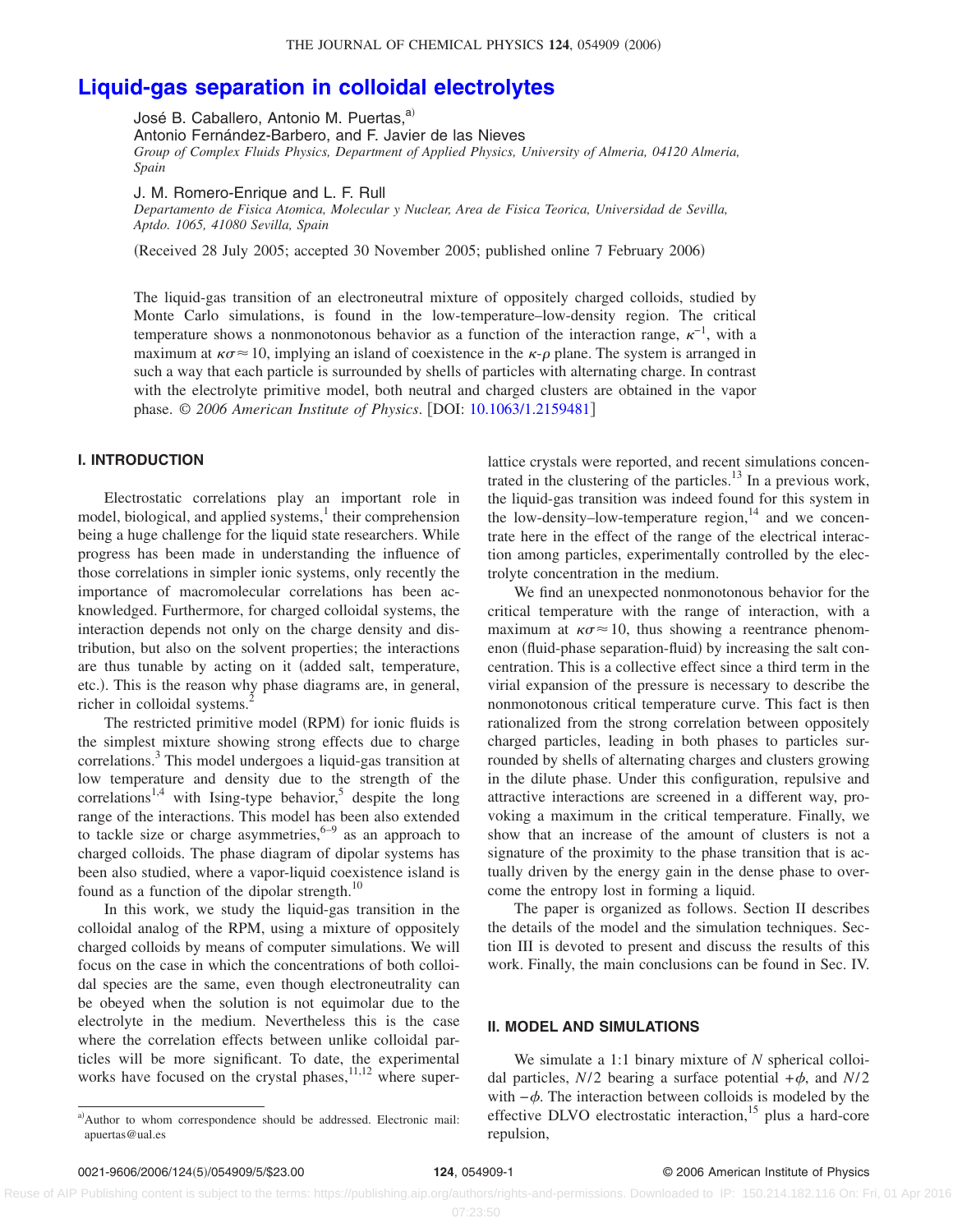$$
V(r_{ij}) = V_{\text{HS}}(r_{ij}) + \phi_i \phi_j \exp\{-\kappa (r_{ij} - \sigma)\},\tag{1}
$$

where  $V_{\text{HS}}$  is the hard-sphere potential for a particle of diameter,  $\sigma$ ,  $\phi$ <sub>i</sub> and  $\phi$ <sub>j</sub> are the surface potentials of the interacting particles (in appropriate units), and  $\kappa$  is the inverse Debye length. This is obviously an approximation to the real problem, where the ions are not simulated, but an effective interaction between the colloids is used. This method, however, allows to study phase separation with large systems, as compared to those where the ions are explicitly included.<sup>13</sup> We shall use in this work reduced units:  $\sigma = 1$ ,  $U^* = U/\phi^2$ ,  $T^*$  $=k_B T/\phi^2$ , and the density  $\rho^* = N\sigma^3/V$ , where *N* is the number of particles and *V* the volume of the system.

Monte Carlo simulations have been used to compute the gas-liquid coexistence curve. First, Gibbs ensemble Monte Carlo (GEMC) simulations with  $N=432$  particles were run for different  $\kappa\sigma$  values. Equilibration of the system takes very long times  $[(1-5) \times 10^6 \text{ cycles}];$  however, contrary to the RPM, multiparticle moves do not speed up the equilibration rate due to the high density of the liquid phase. Production runs comprised at least  $10<sup>6</sup>$  cycles, taken at equilibrium.

Grand canonical Monte Carlo (GCMC) simulations aided with reweighting techniques<sup>16,17</sup> were used to verify the results from GEMC. Owing to the long range of the correlations, the coexistence curve depends strongly on the system size in the neighborhood of the critical point. This fact can be used to locate the critical point using the mixedfield finite-size scaling analysis developed by Bruce and Wilding.<sup>18</sup> This method is based on the asymmetry of the density distribution, reflecting the absence of particle-hole symmetry in off-lattice models. Thus, the order parameter of the transition is not the density, but a mixture between the density and the energy:  $M \sim \rho + s u$  (where *s* is a systemdependent field mixing parameter). Precisely at criticality, the distribution of *M* in a large enough system, with box size *L*, takes on the universal form,

$$
P_L(M) = a_L P^*(a_L[M - \langle M \rangle]),\tag{2}
$$

where  $P^*(x)$  is a universal distribution function for each universality class,  $\langle \cdots \rangle$  is the average evaluated at critical conditions, and  $a_L \sim L^{\beta/\nu}$ . Thus, using GCMC simulations, critical parameters for different box sizes are calculated, and applying the corresponding scaling laws, the critical parameters for an infinite system can be obtained,

$$
T_c(L) - T_c(\infty) \sim L^{-(\theta+1)/\nu},\tag{3}
$$

$$
\rho_c(L) - \rho_c(\infty) \sim L^{-(1-\alpha)/\nu},\tag{4}
$$

where  $\nu$  and  $\alpha$  are the critical exponents associated to the correlation length and heat capacity divergence, respectively, and  $\theta$  is the correction-to-scaling exponent. For the threedimensional (3D) Ising universality class,  $\alpha \approx 0.11$ ,  $\nu$  $\approx$  0.629, and  $\theta \approx 0.54$ .<sup>19</sup> Some remarks are pertinent at this point. First of all, the Bruce-Wilding method does not identify the universality class of the system but provides the critical parameters assuming certain universality class. Since our model presents a short-range interaction, 3D Ising criticality is expected. On the other hand, the Bruce-Wilding method is not consistent with the Yang-Yang anomaly. This method can



FIG. 1. Gas-liquid coexistence points for different values of  $\kappa$ :  $\kappa$ =3.9 (circles),  $\kappa = 6$ , open squares,  $\kappa = 10$ , upward triangles,  $\kappa = 15$ , downward triangles, and  $\kappa$ =20, diamonds. The points without error bars mark the critical points, estimated with the law of rectilinear diameters.

be improved including the pressure as a scaling field, but for Ising-type systems this contribution is usually negligible.<sup>20</sup> Therefore, we follow the Bruce-Wilding method.

To carry out this analysis, we have used GCMC simulations with *L*=8, 9, 10, and 12 system sizes. Runs comprised  $25 \times 10^6$  configurations for *L*=8 and *L*=9 and 75 $\times$ 10<sup>6</sup> configurations for *L*=10 and *L*=12, configurations are spaced by  $2\langle N \rangle$  attempts to insert or remove a random particle. Statistical errors were taken from three independent simulations runs.

#### **III. RESULTS AND DISCUSSION**

The liquid-gas transition, studied by means of Gibbs Ensemble Monte Carlo and grand Canonical simulations, is found in the low- $T$ –low- $\rho$  region, where strong correlations between oppositely charged particles emerge, producing a thermodynamic instability.<sup>1,14</sup> We find liquids and vapors composed of the same number of positive and negative particles on average. The GEMC results for different  $\kappa$  are presented in Fig. 1. In contrast to monocomponent attractive systems,<sup>21</sup> the critical temperature evolves nonmonotonically. At low  $\kappa$ , demixing occurs at higher temperatures, the shorter the interaction range, and only at high  $\kappa$ , the critical temperature moves to lower values as  $\kappa$  increases. Noteworthily, this behavior implies a closed region of phase separation in the constant *T*,  $\kappa$ - $\rho$  plane, which is experimentally more accessible than the  $T-\rho$  one for colloids. A reentrance phenomenon is thus predicted by increasing the salt concentration, from fluid to phase separation and to fluid again, similarly to the dipolar systems. $10$ 

To verify the dependence of the critical temperature with the salt concentration, we have also used GCMC simulations which are more precise than the GEMC ones. Figure 2 (upper panel) shows  $P_L(M)$  matched to the universal 3D Ising distribution for  $\kappa \sigma = 6$  with different box sizes:  $L = 8, 9, 10$ , and 12. This matching gives us a critical temperature for each system size that can be used to obtain  $T_c$  in an infinite system as the linear fit to the suitable scaling  $law<sup>18</sup>$  (results presented in the lower panel of Fig. 2). Note the small de-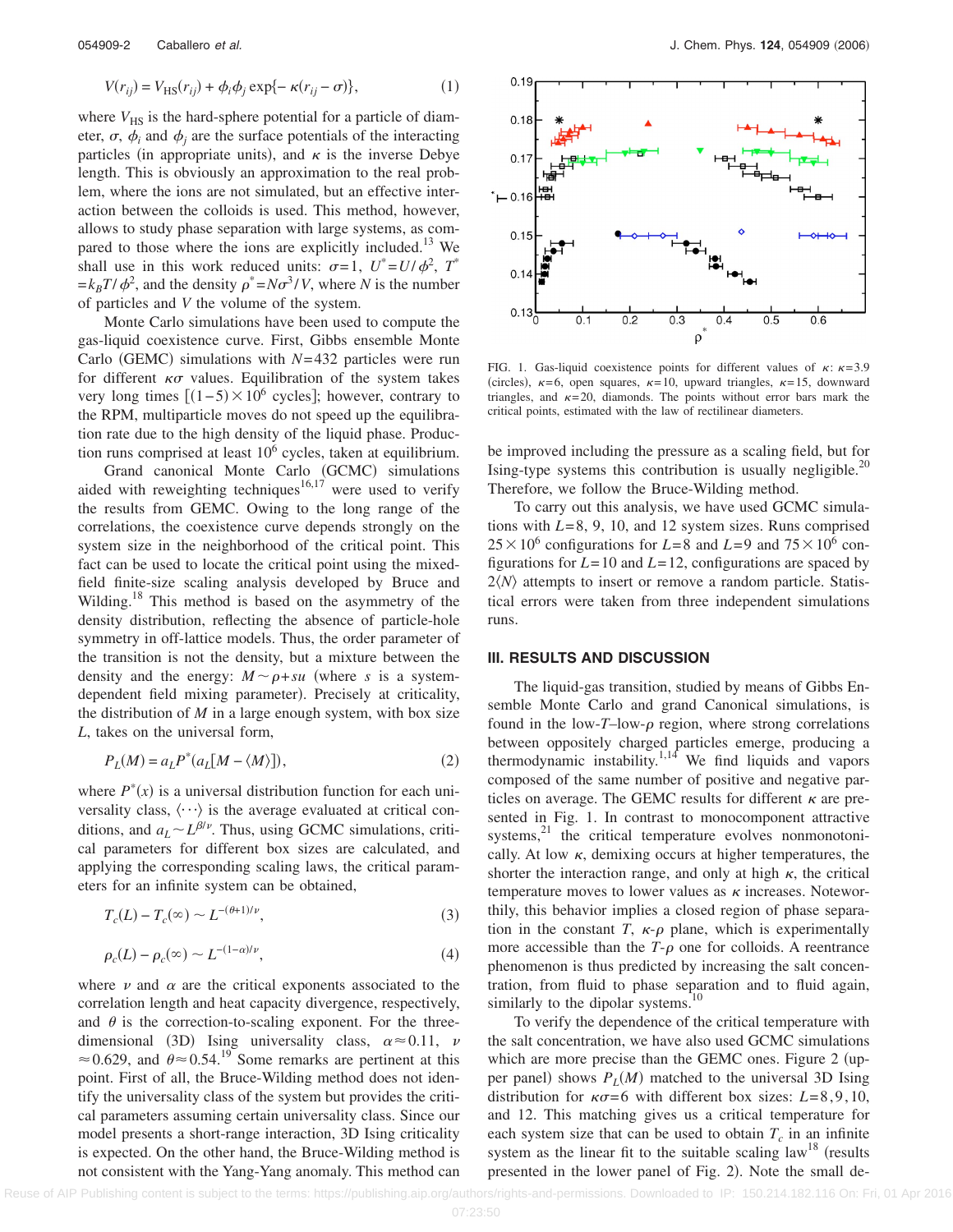

FIG. 2. Upper panel: order-parameter probability distribution  $P_L(x)$  for  $\kappa \sigma = 6$  and several box sizes:  $L = 8$  (black circles),  $L = 9$  (red squares), *L*  $= 10$  (green diamonds), and  $L = 12$  (blue triangles); solid line for 3D-Ising model. Lower panel: variation of the critical temperature with the box sizes for  $\kappa \sigma = 6$  (black squares),  $\kappa \sigma = 10$  (red squares), and  $\kappa \sigma = 15$  (green diamonds). The lines are linear fits to the numerical results.

pendence of the critical temperature with the size of the simulation boxes; the critical density also depends slightly on  $L$  (not shown). These simulations confirm the behavior of the critical temperature with the salt concentration:  $T_c$  increases when  $\kappa$  increases at low  $\kappa$   $[T_c(\kappa \sigma = 6) < T_c(\kappa \sigma$ =10)] and decreases at high enough salt concentration  $[T_c(\kappa \sigma = 15) \le T_c(\kappa \sigma = 10)].$ 

The size dependence of the nonuniversal parameter  $a<sub>L</sub>$  $\sim L^{\beta/\nu}$  (not shown) permits an estimation of the ratio  $\beta/\nu$ . The values obtained are similar to those of the Ising model  $(\beta/\nu=0.518)$  for the three ranges studied:  $\beta/\nu$  $= 0.523(14), 0.509(23),$  and  $0.503(20)$  for  $\kappa \sigma = 6, 10,$  and 15, respectively. The collapse of the data onto the 3D-Ising curve (solid line) in Fig. 2, the agreement of numerical values for the ratios  $\beta/\nu$ , and the analysis of  $a<sub>L</sub>$ , support the compatibility with 3D-Ising criticality, as expected for short-range potentials.

The critical temperature and density from both GEMC and GCMC simulations are presented in Fig. 3 as a function of  $\kappa$ . The agreement between both simulation results confirms the non-monotonic behavior of  $T_c$  described above; on the other hand, the critical density, which is better estimated with the GCMC simulations, increases with  $\kappa$ . The critical parameters have been calculated using the virial expansion of the pressure up to second and third orders continuous and dashed lines in Fig. 3, respectively):  $\beta P(\rho) = \beta P_{\text{HS}}^{\text{CS}}(\rho) + B_2 \rho^2 + B_3 \rho^3$ , where  $P_{\text{HS}}^{\text{CS}}(\rho)$  is the Carnahan-Starling expression for the pressure of hard spheres.<sup>22,23</sup> The second-order expansion produces a liquid-gas transition, driven by the attractions between oppositely charged particles, which behaves monotonically with  $\kappa\sigma$  (solid lines). On the other



FIG. 3. Critical temperature and density (inset) as a function of  $\kappa \sigma$ : solid squares from GEMC and open red diamonds from GCMC simulations. The black lines are the results using the virial expansion for the pressure up to second (solid line) and third orders (broken line) in density. The green lines are results from MSA on a Yukawa mixture (Ref. 24).

hand, the expansion up to third order correctly reproduces the maximum in  $T_c$  vs  $\kappa \sigma$  (dashed lines). Because  $B_3$  is needed to reproduce qualitatively the results, the increasing trend of  $T_c$  vs  $\kappa \sigma$  at long interaction ranges comes from the interaction between, at least, three particles, mainly the repulsion between two particles with similar charge attracted to a third one. This repulsion is more important for lower  $\kappa$ , whereas the attraction energy is not greatly increased. The origin of the maximum is, thus, similar to that of the dipolar system.<sup>10</sup> These results also agree qualitatively with previous calculations for an attractive-repulsive mixture of Yukawa potentials using an expansion of the internal energy and the equation of state, based on the mean-spherical approximation  $(MSA).^{24}$ 

As in the ionic fluids, the demixing in a dense and a dilute phase is driven by the strong correlations between oppositely charged particles.<sup>1,14</sup> We have investigated the internal correlations in two supercritical  $(T^* = 0.18)$  states,  $\rho^*$ =0.6 and  $\rho^*$ =0.05, marked in Fig. 1 as asterisks. Figure 4 plots the opposite sign,  $g_{+-(r)}$ , and same sign (inset),



FIG. 4. Partial pair distribution functions for  $T=0.18$  and  $\rho=0.6$  with  $\kappa$ =2 (black curve),  $\kappa$ =6 (red curve) and  $\kappa$ =15 (green curve); opposite sign (main figure) and same sign (inset).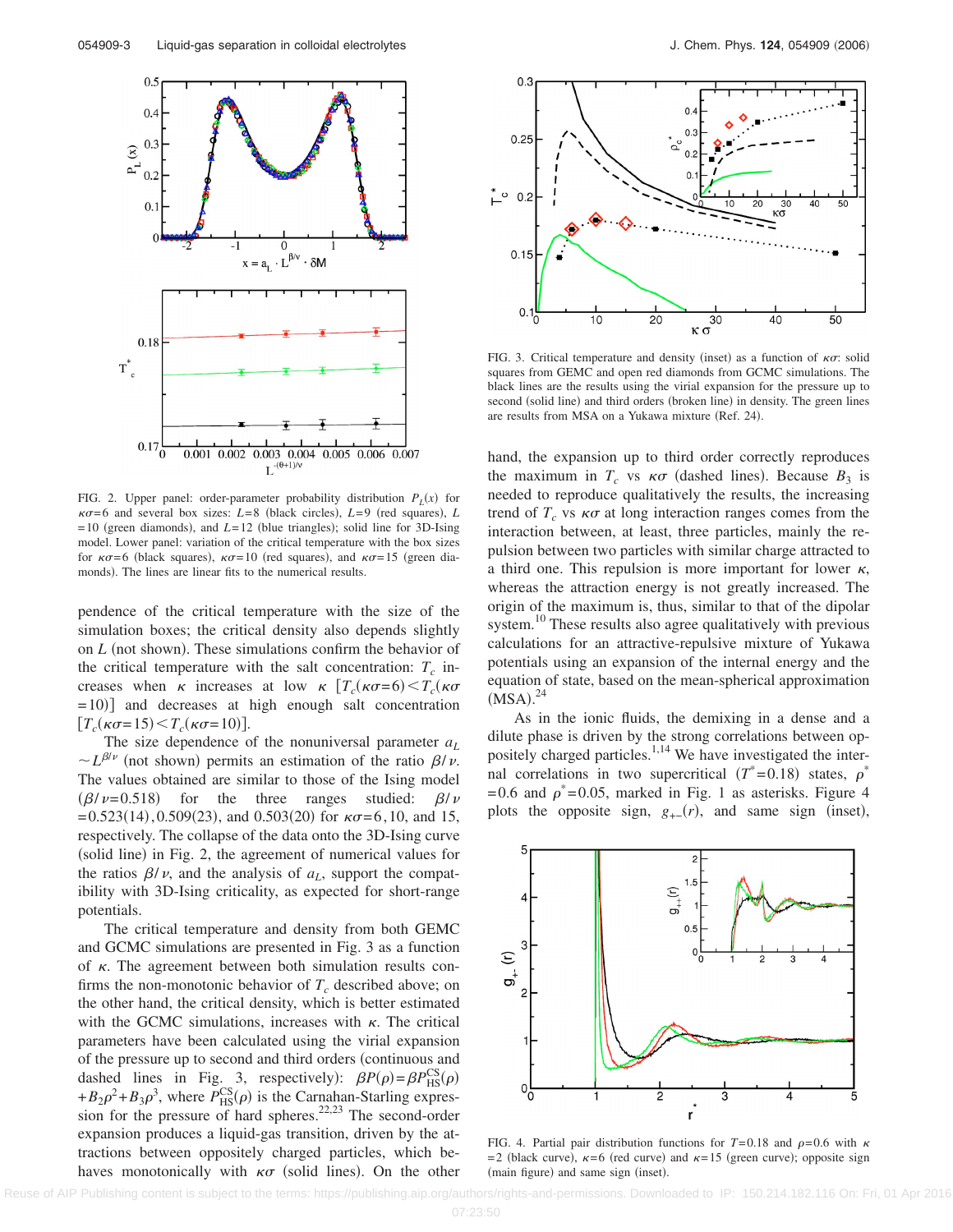![](_page_4_Figure_1.jpeg)

FIG. 5. Upper panel: partial pair distribution functions for  $T^* = 0.18$  and  $\rho$ =0.05 with  $\kappa$ =2 (black curve),  $\kappa$ =6 (red curve),  $\kappa$ =15 (green curve), and  $\kappa$ =30 (blue curve); opposite sign (main figure) and same sign (inset). Lower panel: fraction of particles in a cluster with *n* particles for the same state and different  $\kappa$  as labeled.  $x_n$  is normalized as  $\Sigma x_n = 1$ .

 $g_{++}(r) = g_{--}(r)$ , contributions to the pair distribution function for the dense state (with  $\kappa \sigma = 2, 6$ , and 15). The system is composed of layers with alternating sign particles surrounding every particle; first layer of particles of opposite sign, second one of the same sign, etc. This structure extends to distances of several radii, much larger than the interaction range. As observed in the figure, the peaks shift to shorter distances as  $\kappa$  increases. Qualitatively similar features have been predicted using the MSA for the partial structure factors.<sup>25</sup>

Second neighbors of one particle comprise the first shell of particles with the same sign, which moves to larger distances as  $\kappa$  decreases. This is due to the repulsion between similarly charged particles and correlations through unlike particles. The first neighbor layer, thus, drive the gas-liquid transition, whereas the second one impedes it, resulting in a maximum of the critical temperature. A peak at  $r=2\sigma$  marks the presence of linear arrangements (three particles long) at all ranges studied. This peak is not caused by the repulsion of the central particle (because the repulsion range is too short), but due to the repulsion of the particles in the second layer, first peak in  $g_{++}(r)$ . Visual inspection of the system shows that these strings are distributed randomly (thus cannot be attributed to crystallites) and are only three particles long [no peak at  $r=3\sigma$  in  $g(r)$ ].

Now we move to the dilute supercritical state  $T^* = 0.18$ and  $\rho^*$ =0.05, presented in Fig. 5 for different interaction ranges (upper panel). The system is composed of clusters of particles,<sup>14</sup> and the fraction of particles in every cluster,  $x_n$ , is presented in the lower panel of the figure for different values

![](_page_4_Figure_7.jpeg)

FIG. 6. Electrostatic energy (squares) and contributions from repulsions (upwards triangles) and attractions (downwards triangles) for two states as labeled.

of  $\kappa$ . Again the layering of particles inside the clusters is observed although only two or three layers are seen due to the finite size of the clusters. The layers move closer as  $\kappa$ increases, the effect being more dramatic than in the dense state due to the lower density of the system. Notably, the absence of the peak at  $r=2\sigma$  confirms the collective origin of the linear structures found in the dense phase (Fig. 4).

Different from the RPM, $^{26,27}$  the distribution of clusters is monotonous, containing both neutral and charged clusters, no matter how close to the transition. However, this distribution shows also a nonmonotonic behavior with  $\kappa$ ; for long ranges the number of large clusters increases when  $\kappa$  increases, whereas the opposite trend is observed at high  $\kappa$ , the maximum number of big clusters found for  $\kappa \sigma = 6.0$  (for nottoo-big clusters, the maximum is at  $\kappa \sigma = 3.9$ ). These values do not agree with the maximum of  $T_c^*$ , which indicates that maximal proximity to the transition does not imply maximal tendency to form large clusters in dilute systems.

Finally, to complete the understanding of the phase transition and its driving mechanism, Fig. 6 depicts the internal (electrostatic) energy with its contributions from attractions and repulsions. The same supercritical states are presented  $[T^* = 0.18, \rho^* = 0.6$  (upper panel), and  $\rho^* = 0.05$  (lower panel)]. At low  $\kappa$ , the total energy comprises repulsive and attractive contributions. For larger  $\kappa$ , however, the energy contains only the attractive contributions due to the different distances between similar sign and opposite sign pairs (see Fig. 4). Therefore, the behavior at high  $\kappa$  is similar to that of a monocomponent system. For the dilute state, the clustering implies a low number of bonds, as compared to the dense state, resulting in a lower energy (in absolute value). The minimum in the energy can be rationalized using simple small clusters, i.e., trimers and tetramers.<sup>28</sup>